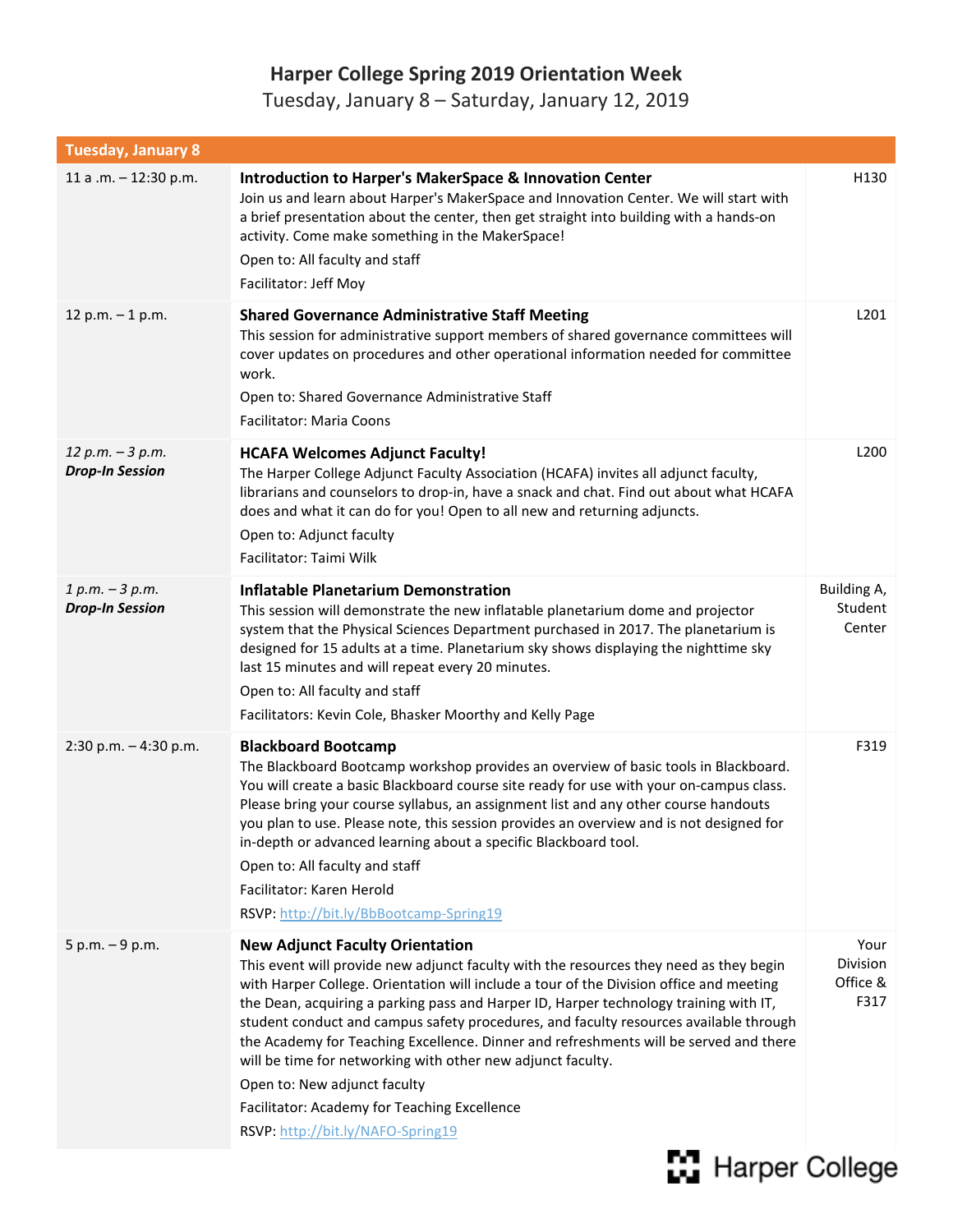| <b>Wednesday, January 9</b>                  |                                                                                                                                                                                                                                                                                                                                                                                                                                                                                                                                                                                                                                                                                                                                                       |                                  |
|----------------------------------------------|-------------------------------------------------------------------------------------------------------------------------------------------------------------------------------------------------------------------------------------------------------------------------------------------------------------------------------------------------------------------------------------------------------------------------------------------------------------------------------------------------------------------------------------------------------------------------------------------------------------------------------------------------------------------------------------------------------------------------------------------------------|----------------------------------|
|                                              | <b>Full-time Faculty Report</b>                                                                                                                                                                                                                                                                                                                                                                                                                                                                                                                                                                                                                                                                                                                       |                                  |
| 8 a.m. - 9 a.m.                              | <b>Continental Breakfast</b><br>Open to: All faculty and staff                                                                                                                                                                                                                                                                                                                                                                                                                                                                                                                                                                                                                                                                                        | Performing<br>Arts Center        |
| 9 a.m. - 11:30 a.m.                          | <b>Spring 2019 President's All Campus Meeting</b><br>Open to: All faculty and staff                                                                                                                                                                                                                                                                                                                                                                                                                                                                                                                                                                                                                                                                   | Performing<br>Arts Center        |
| 11:45 a.m. $-$ 12:30 p.m.                    | <b>Current Mentors, Mentees &amp; New Faculty Mentoring Committee</b><br>Open to: By invitation only<br>Facilitator: Faculty Development Committee                                                                                                                                                                                                                                                                                                                                                                                                                                                                                                                                                                                                    | X250                             |
| 12 p.m. - 12:50 p.m.                         | Harper College as a People's College: Serving the Needs of a Diverse<br><b>Population</b><br>Come learn how Harper College is working to develop initiatives and programs to help<br>serve an emerging Latinx community and what this work looks like across the college.<br>Presenters will share the collaborative efforts being developed among community, staff<br>and faculty to help support student success.<br>Open to: All faculty and staff<br>Facilitators: Richard Johnson, Claudia Mercado, Pearl Ratunil, Valerie Walker and<br>Stephanie Whalen                                                                                                                                                                                        | D114                             |
| 12 p.m. - 12:50 p.m.                         | <b>Emergency Procedures at Harper College</b><br>This dual presentation with Harper Police and Environmental Health, Safety and Risk<br>Management will cover Harper College's Emergency Procedures. Topics will include:<br>Fire Drills and Evacuation Duties, Severe Weather Procedures, Environmental Health,<br>Safety and Risk Management Overview, Injury Reporting, Bomb Threats, and Active<br>Shooter Response. A question and answer discussion will be open at the end of the<br>presentation for any additional questions, comments, or concerns. Please consider<br>attending this opportunity because safety is everyone's responsibility.<br>Open to: All faculty and staff<br>Facilitators: Melissa Gawron and Officer Melissa Harrah | D112                             |
| $12 p.m. - 3 p.m.$<br><b>Drop-In Session</b> | <b>HCAFA Welcomes Adjunct Faculty!</b><br>The Harper College Adjunct Faculty Association (HCAFA) invites all adjunct faculty,<br>librarians and counselors to drop-in, have a snack and chat. Find out about what HCAFA<br>does and what it can do for you! Open to all new and returning adjuncts.<br>Open to: Adjunct faculty<br>Facilitator: Taimi Wilk                                                                                                                                                                                                                                                                                                                                                                                            | L200                             |
| $1 p.m. - 3 p.m.$<br><b>Drop-In Session</b>  | <b>Inflatable Planetarium Demonstration</b><br>This session will demonstrate the new inflatable planetarium dome and projector<br>system that the Physical Sciences Department purchased in 2017. The planetarium is<br>designed for 15 adults at a time. Planetarium sky shows displaying the nighttime sky<br>last 15 minutes and will repeat every 20 minutes.<br>Open to: All faculty and staff<br>Facilitators: Kevin Cole, Bhasker Moorthy and Kelly Page                                                                                                                                                                                                                                                                                       | Building A,<br>Student<br>Center |
| $1 p.m. - 1:50 p.m.$                         | <b>Reserved Time for Deans to Meet With Their Chairs &amp; Coordinators</b>                                                                                                                                                                                                                                                                                                                                                                                                                                                                                                                                                                                                                                                                           |                                  |
| $1 p.m. - 1:50 p.m.$                         | <b>Diversity Statement Input Session</b><br>The Shared Governance Diversity and Inclusion committee is in the process of reviewing<br>Harper College's diversity statement. This session will provide an opportunity for faculty<br>and staff to share their thoughts about the diversity statement.<br>Open to: All faculty and staff<br>Facilitator: Paula Saltzman                                                                                                                                                                                                                                                                                                                                                                                 | D193                             |

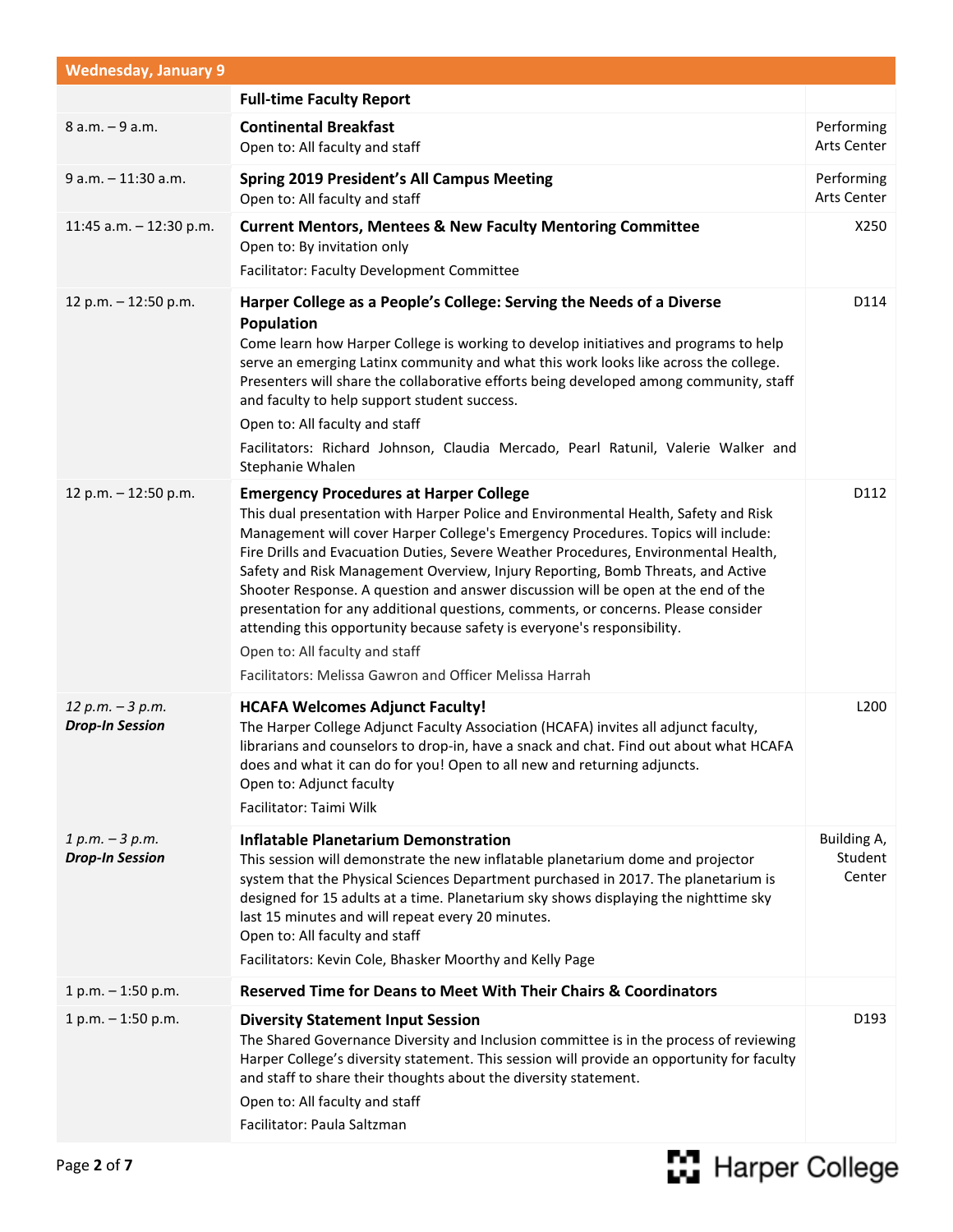| $1 p.m. - 1:50 p.m.$     | NECSS: Everything You Ever Wanted to Know about Regional Collaboration<br>but Never Asked<br>During this interactive session, the presenter will provide an overview of the work of<br>the Northwest Educational Council for Student Success (NECSS) over the past decade<br>providing relevance for Harper students, faculty and staff. The session will afford an<br>opportunity for dialogue on how multiple regional initiatives connect.<br>Open to: All faculty and staff<br>Facilitator: Kenya Ayers                                                                                                                                                                                                                                                                                                                                                                                                                                                                                                                                                                      | X212 |
|--------------------------|----------------------------------------------------------------------------------------------------------------------------------------------------------------------------------------------------------------------------------------------------------------------------------------------------------------------------------------------------------------------------------------------------------------------------------------------------------------------------------------------------------------------------------------------------------------------------------------------------------------------------------------------------------------------------------------------------------------------------------------------------------------------------------------------------------------------------------------------------------------------------------------------------------------------------------------------------------------------------------------------------------------------------------------------------------------------------------|------|
| $2 p.m. - 3:30 p.m.$     | <b>Area of Interest Core Team Conversation</b><br>This session is an opportunity for members of the Area of Interest (AoI) Core Teams to<br>come together and share information with one another. We will talk about what the<br>core teams are each doing to improve communication between counselors and advisors<br>and the teaching faculty in the AoI, and there will be an opportunity to talk about any<br>other initiatives that individual core teams have undertaken. We will talk about what is<br>going well, what the challenges have been, and brainstorm ways that the Core Teams<br>can continue to work on communicating with one another. The session is<br>recommended for the AoI Core Team chairs, but is open to all members of the Core<br>Teams.<br>Open to: AoI Core Team chairs and faculty<br>Facilitators: Kathy Bruce and John Garcia                                                                                                                                                                                                               | D112 |
| 2 p.m. $-3:30$ p.m.      | <b>From Boundaries to Self-Care</b><br>The Relating to Students: Making Connections Community of Practice invites you to a<br>session that focuses on you, the faculty member. Research shows that an important<br>aspect of student success is the student's feelings of inclusion and belonging. As faculty,<br>you try to develop all types of strategies and are always open to learning new<br>techniques to help make better connections with your students. This is hard work!!<br>What are the correct boundaries to set between you and the student? For example,<br>should you be sharing your cell phone numbers and disclosing personal information<br>about yourself in your effort of connecting with your students? How will you know<br>when you need self-care and stress reduction management? Please join us for this<br>interactive session where, for a change, you are the center of attention. The seminar<br>includes food and raffle prizes.<br>Open to: All faculty<br>Facilitator: The Relating to Students: Making Connections Community of Practice | F315 |
| $3:30$ p.m. $-4:30$ p.m. | At Your Service: Partnering for Student Success<br>Join your Student Development colleagues to learn more about new curriculum<br>infusion classroom presentations and services to support student success. We'll share<br>information about the wide range of services available and the offers to partner and<br>deliver workshops in your classrooms - on a variety of topics (everything from "Student<br>Portal 101" to educational planning, diversity, disability, wellness and more). Join us to<br>learn how we can partner with you for student success!<br>Open to: All faculty and staff<br>Facilitators: Vicki Atkinson, Jason Altmann, Megan Dallianis, Jen Godish, Kris Hoffhines,<br>Sara Piraino and Jennifer Rojek                                                                                                                                                                                                                                                                                                                                             | D114 |
| $3:30$ p.m. $-4:30$ p.m. | <b>Inclusive Design Blueprint</b><br>This session will provide best practices and techniques for providing an inclusive design<br>experience for all students.<br>Open to: All faculty and staff<br>Facilitators: Christopher Dobson and Robert Uhren                                                                                                                                                                                                                                                                                                                                                                                                                                                                                                                                                                                                                                                                                                                                                                                                                            | F319 |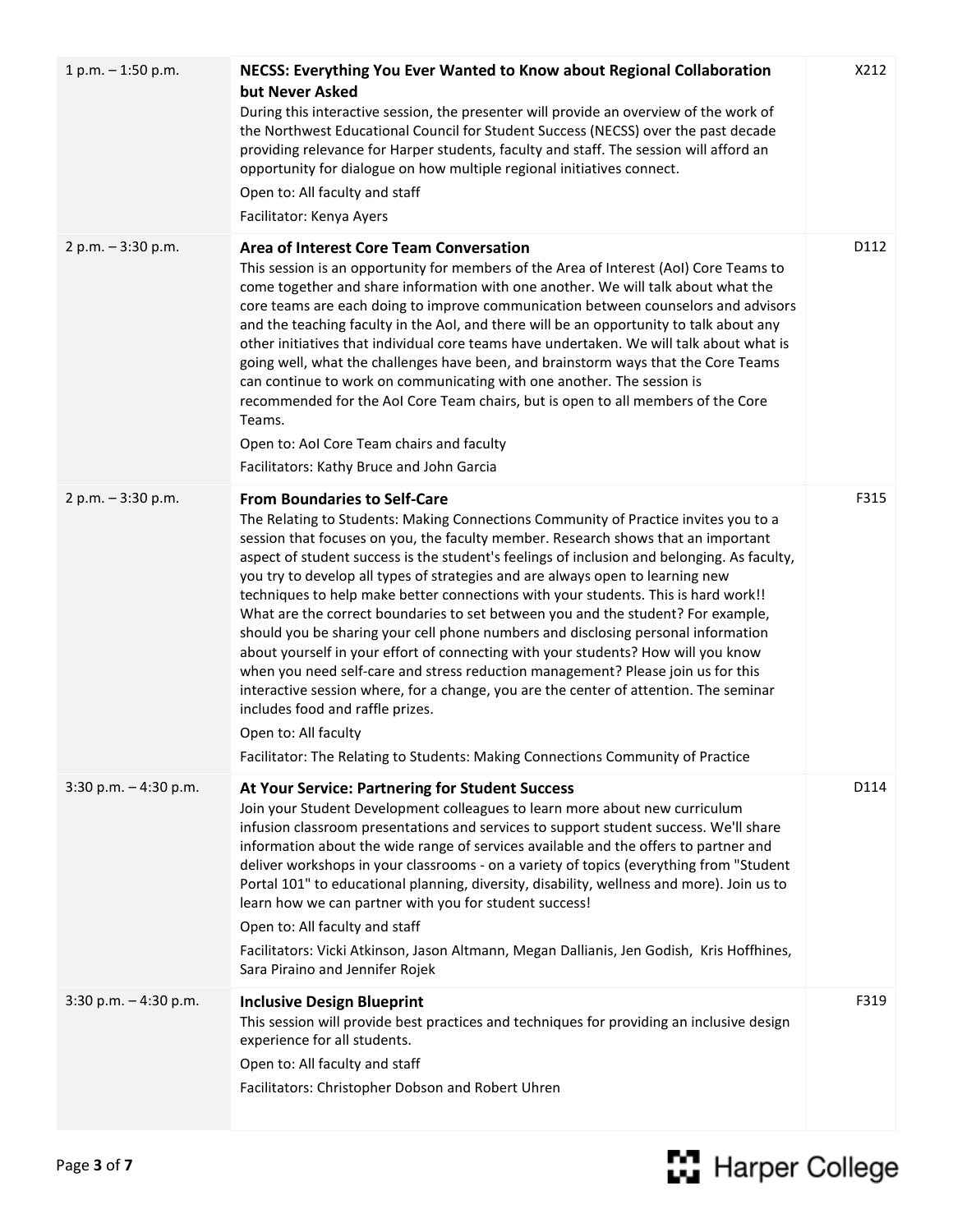| <b>Thursday, January 10</b> |                                                                                                                                                                                                                                                                                                                                                                                                                                                                                                                                                                                                                                                                                                                            |                    |
|-----------------------------|----------------------------------------------------------------------------------------------------------------------------------------------------------------------------------------------------------------------------------------------------------------------------------------------------------------------------------------------------------------------------------------------------------------------------------------------------------------------------------------------------------------------------------------------------------------------------------------------------------------------------------------------------------------------------------------------------------------------------|--------------------|
| 8 a.m. - 8:30 a.m.          | <b>Coffee, Tea and Scones with the Provost</b><br>Open to: All faculty                                                                                                                                                                                                                                                                                                                                                                                                                                                                                                                                                                                                                                                     | J Theater<br>Lobby |
| $8:30$ a.m. $-10$ a.m.      | All Faculty Meeting with the Provost<br>Open to: All faculty                                                                                                                                                                                                                                                                                                                                                                                                                                                                                                                                                                                                                                                               | J143               |
| $10:15$ a.m. $-11:15$ a.m.  | <b>Full-time Faculty meet with the Faculty Senate</b><br>Open to: All full-time faculty                                                                                                                                                                                                                                                                                                                                                                                                                                                                                                                                                                                                                                    | J143               |
| 11:30 a.m. $-$ 12:20 p.m.   | <b>Change the Environment, Not the Student</b><br>"When a flower doesn't bloom you fix the environment in which it grows, not the<br>flower" -Alexander den Heijer. The same can be said for our students. In this session,<br>learn how to develop clear goals, remove barriers, and create an equitable<br>environment. This will aid in building a foundation that enables mutual growth.<br>Open to: All faculty and staff<br>Facilitator: The Universal Design for Learning Community of Practice                                                                                                                                                                                                                     | F315               |
| 11:30 a.m. $- 12:20$ p.m.   | <b>Escaping Plagiarism: Stopping Academic Dishonesty Before It Starts</b><br>Have you struggled to help your students avoid plagiarism in their course work? Come<br>to this session to find out more about plagiarism at Harper and what you can do to help<br>your students use information ethically. Hear from staff at the Writing Center, Student<br>Conduct Office and the Library about strategies you can employ in your classroom to<br>prevent plagiarism before it begins.<br>Open to: All faculty<br>Facilitators: Kristin Allen, Ellen Fisher, Erin Higgins, Christine Kuffel, Jennifer Lau-Bond,<br>Melissa Merlos and Mike Vanlandingham                                                                   | F220               |
| 12:30 p.m. $-$ 1:30 p.m.    | <b>Division Meetings</b>                                                                                                                                                                                                                                                                                                                                                                                                                                                                                                                                                                                                                                                                                                   | Various            |
| 1:45 p.m. $-$ 2:30 p.m.     | <b>Department Meetings</b>                                                                                                                                                                                                                                                                                                                                                                                                                                                                                                                                                                                                                                                                                                 | Various            |
| $3 p.m. - 3:50 p.m.$        | How to Find & Enhance Open Educational Resources<br>Open Educational Resources (OERs) improve student engagement and student success<br>while saving students around \$100 per course. One of the advantages of using OERs is<br>customization. OER content may enhanced and reused to meet specific course<br>outcomes and student interests. Participants in this interactive session will come away<br>with a variety of sources for OERs and specific Harper examples of how that content<br>may be customized to improve student engagement. Bring your laptop or iPad, or use<br>one of the computers available in the room.<br>Open to: All faculty<br>Facilitator: Dave Braunschweig                               | F319               |
| $3 p.m. - 4 p.m.$           | What You Should Know About FERPA, FOIA and the Open Meetings Act<br>Nearly every document you produce at Harper is subject to public disclosure through<br>the Freedom of Information Act (FOIA), while the Family Educational Rights and Privacy<br>Act (FERPA) protects the privacy of student education records. In addition, the Illinois<br>Open Meetings Act (OMA) ensures public access to information about government and<br>its decision-making process. Learn more about how Harper responds to requests for<br>records, how meetings are structured and how these laws impact your role at this<br>informative session.<br>Open to: All faculty and staff<br>Facilitators: Maria Coons, Kim Pohl and Sue Skora | D112               |
| $3 p.m. - 4:30 p.m.$        | <b>Introduction to Harper's MakerSpace &amp; Innovation Center</b><br>Join us and learn about Harper's MakerSpace and Innovation Center. We will start with<br>a brief presentation about the center, then get straight into building with a hands-on<br>activity. Come make something in the MakerSpace!                                                                                                                                                                                                                                                                                                                                                                                                                  | H130               |

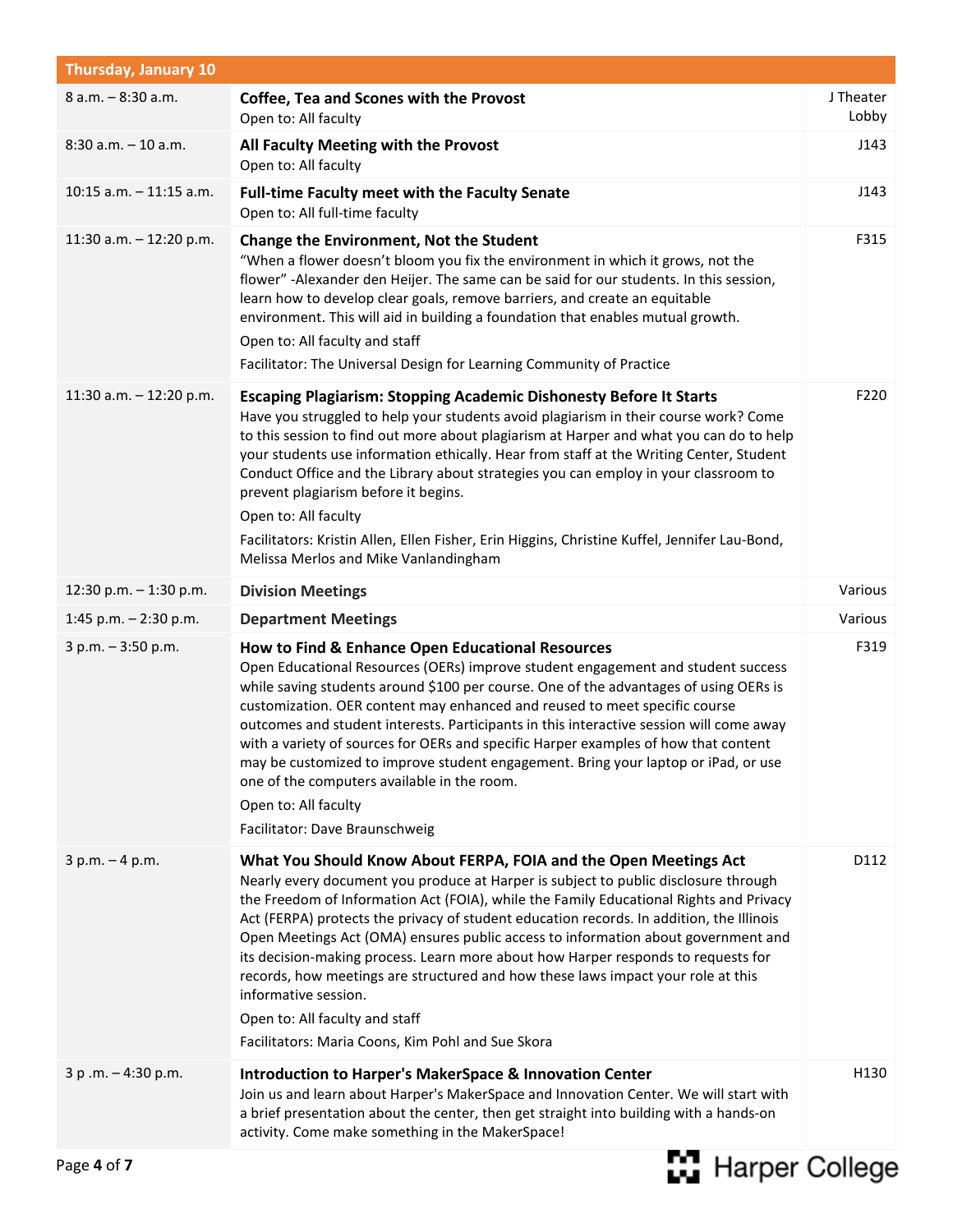|                           | Open to: All faculty and staff<br>Facilitator: Jeff Moy                                                                                                                                                                                                                                                                                                                                                                                                                                                                                                                                                                                                                                                                                                                                                                                                                                                                                                                                                                                                                                                                                                     |      |
|---------------------------|-------------------------------------------------------------------------------------------------------------------------------------------------------------------------------------------------------------------------------------------------------------------------------------------------------------------------------------------------------------------------------------------------------------------------------------------------------------------------------------------------------------------------------------------------------------------------------------------------------------------------------------------------------------------------------------------------------------------------------------------------------------------------------------------------------------------------------------------------------------------------------------------------------------------------------------------------------------------------------------------------------------------------------------------------------------------------------------------------------------------------------------------------------------|------|
| $3 p.m. - 5:30 p.m.$      | <b>Advanced Culturally Competent Question Development</b><br>This new session is for employees who have previously attended the four hour Cultural<br>Competency & the Search Committee Workshop and need to refresh their knowledge<br>before they can serve on a search committee. Providing a brief review of cultural<br>competency in the search process, this workshop offers a more in-depth discussion<br>about interview question development. Included is a new exercise that focuses on<br>creating good interview questions.<br>Open to: Full-time faculty and staff<br>Facilitator: Dr. Cristine Cullinan<br>RSVP Required: psaltzma@harpercollege.edu                                                                                                                                                                                                                                                                                                                                                                                                                                                                                         | W214 |
| 4 p.m. - 4:30 p.m.        | <b>Lumen &amp; Open Educational Resources</b><br>Follett and Lumen are working together to provide low cost Open Educational<br>Resources (OERs). Join us to learn more.<br>Open to: All faculty                                                                                                                                                                                                                                                                                                                                                                                                                                                                                                                                                                                                                                                                                                                                                                                                                                                                                                                                                            | F319 |
| <b>Friday, January 11</b> |                                                                                                                                                                                                                                                                                                                                                                                                                                                                                                                                                                                                                                                                                                                                                                                                                                                                                                                                                                                                                                                                                                                                                             |      |
| $8:30$ a.m. $-11:30$ a.m. | <b>STEMBusters: Strategies for STEM Inclusivity</b><br>Have you ever wondered how best to support deaf and hard of hearing students in your<br>STEM courses? In this seminar, faculty will study different teaching strategies and<br>scaffolding methods designed to assist and encourage those students. In addition to<br>introducing faculty to the history of ASL and Deaf culture in the United States, this<br>session will provide an opportunity to workshop assignments that encourage<br>engagement and success for students of all backgrounds. Professor of Physics Collette<br>Marsh, Associate Professor of ASL Elke Weinbrenner, Associate Professor of English<br>Brian Cremins, and ADS Program Specialist Jackie Kramp will be conducting the seminar.<br>Faculty can earn 0.3 CEU credits for this session, which is based on the National<br>Technical Institute for the Deaf's DeafTEC Program, a grant-funded initiative that aims<br>to introduce more deaf and hard-of-hearing students to opportunities in STEM fields.<br>Open to: All faculty<br>Facilitators: Brian Cremins, Jackie Kramp, Collette Marsh and Elke Weinbrenner | F315 |
| 8:30 a.m. - 12:30 p.m.    | <b>Cultural Competency &amp; the Search Committee (Boxed Lunch)</b><br>This introductory session is for employees who plan to serve on a search committee<br>and have not attended in the past. This workshop discusses cultural competency in the<br>search process including effective interview question development and the dynamics in<br>search committee deliberations. This session also includes an updated interactive<br>exercise focusing on the importance of interview questions in candidate selection as<br>well as a second exercise exploring search committee issues. A boxed lunch is included.<br>Open to: Full-time faculty and staff<br>Facilitator: Dr. Cristine Cullinan<br>RSVP Required: psaltzma@harpercollege.edu                                                                                                                                                                                                                                                                                                                                                                                                              | W214 |
| 9 a.m. - 9:50 a.m.        | A Walk Through Curriculand<br>Join us as we help you navigate your way through the curriculum process! Whether you<br>plan on making minor changes to existing courses, or plan to create entirely new<br>courses, we will show you the procedure, the checklist, and how to work through parts<br>of Curricunet. There will also be a question-and-answer session.<br>Open to: All faculty and staff<br>Facilitators: Lisa Blaylock and Darlene Niebuhr                                                                                                                                                                                                                                                                                                                                                                                                                                                                                                                                                                                                                                                                                                    | D114 |

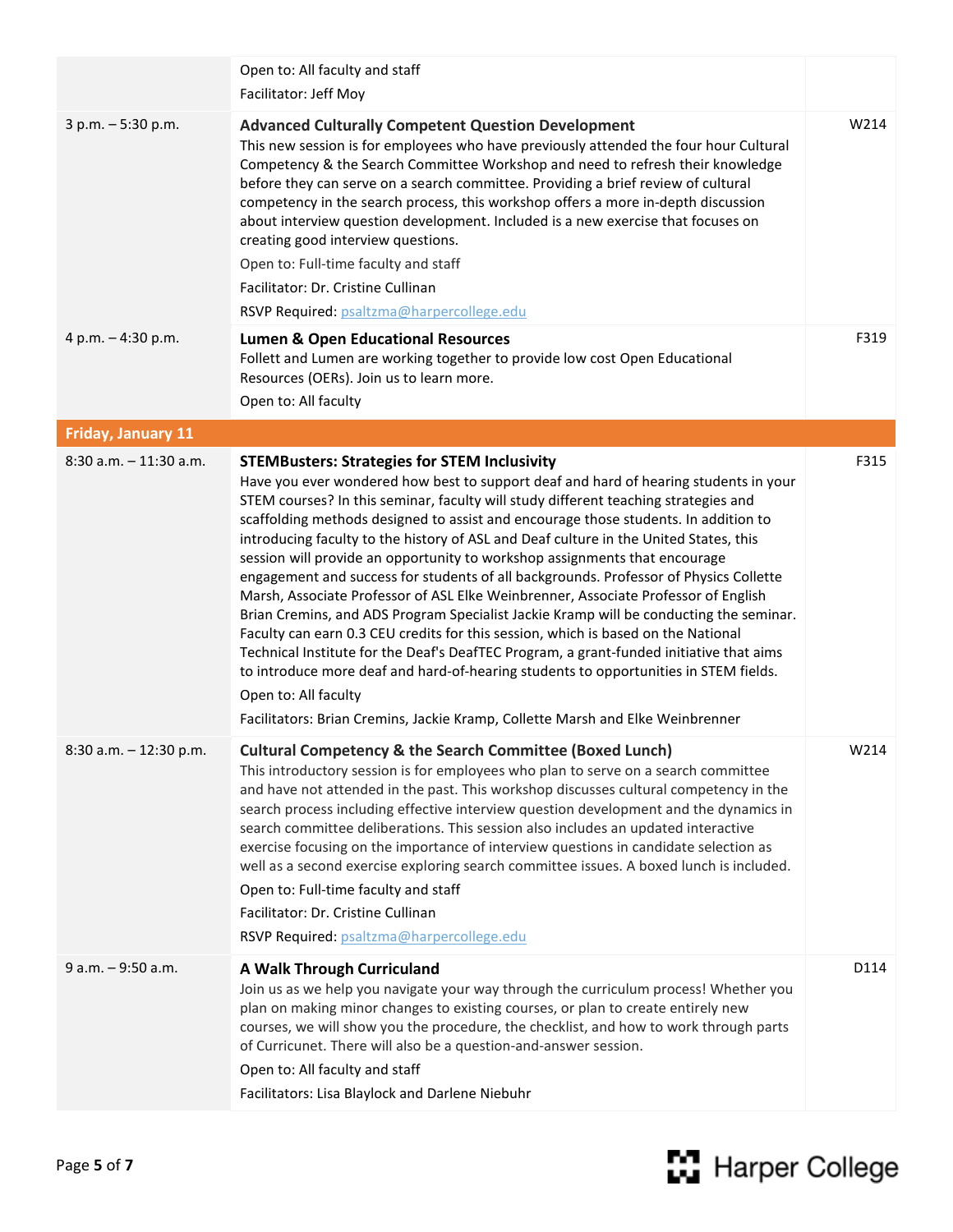| $10 a.m. - 11:30 a.m.$  | Adversity, Trauma & Academic Resilience: What Is the Impact on Harper<br><b>Students, Staff and Faculty?</b><br>This session examines the impact of adversity and trauma on our students' academic<br>resilience. We will break down the ways these experiences negatively impact course<br>completion, persistence, retention, and graduation rates. Participants will learn about<br>ACEs (Adverse Childhood Experiences), differences between normal and toxic stress on<br>the brain and body, and specific ways the Harper campus community can improve<br>students' academic resilience. We will also discuss ways in which students' experiences<br>impact the mental health and well-being of faculty and staff.<br>Open to: All faculty and staff<br>Facilitator: The ACEs in Higher Education Community of Practice | D112 |
|-------------------------|-------------------------------------------------------------------------------------------------------------------------------------------------------------------------------------------------------------------------------------------------------------------------------------------------------------------------------------------------------------------------------------------------------------------------------------------------------------------------------------------------------------------------------------------------------------------------------------------------------------------------------------------------------------------------------------------------------------------------------------------------------------------------------------------------------------------------------|------|
| $10 a.m. - 10:50 a.m.$  | <b>Shared Governance Member Orientation</b><br>Are you a member of a Shared Governance Committee? If so, you are required to<br>complete this orientation. If you have already done so, you're set! If interested in<br>serving, come and join us!<br>Open to: All faculty and staff who wish to serve on a Shared Governance Committee<br><b>Facilitator: Maria Coons</b>                                                                                                                                                                                                                                                                                                                                                                                                                                                    | D154 |
| $11$ a.m. $-11:50$ a.m. | <b>Shared Governance Chair Orientation</b><br>Are you chairing a Shared Governance Committee? If so, you are required to complete<br>this orientation. If you have already done so, you're set! If interested in becoming a<br>chair or vice chair, please join us!<br>Open to: All faculty and staff who wish to serve as a Shared Governance chair or vice<br>chair wanting to learn more about shared governance at Harper College<br>Facilitator: Maria Coons                                                                                                                                                                                                                                                                                                                                                             | D154 |
| $11 a.m. - 11:50 a.m.$  | Behind the Scenes in the Women's Program<br>Are you curious about what services the Women's Program provides or who is eligible<br>for services? Are you wondering what happens to a student after you refer them to the<br>Women's Program? Join us for a "behind the scenes" look at the Women's Program and<br>tips to support the referral process.<br>Open to: All faculty and staff<br>Facilitators: Sara Chears-Martinez and Cynthia Washburn                                                                                                                                                                                                                                                                                                                                                                          | D114 |
| 11:30 a.m. $-$ 1 p.m.   | <b>Area of Interest Core Teams Together</b><br>Open to: By invitation only                                                                                                                                                                                                                                                                                                                                                                                                                                                                                                                                                                                                                                                                                                                                                    | D195 |
| 11:30 a.m. $-$ 1 p.m.   | <b>Community of Practice Facilitators Lunch Meeting</b><br>The Academy for Teaching Excellence asks Community of Practice (CoP) facilitators to<br>attend this session to provide feedback on the newly drafted CoP Handbook, discuss<br>the annual CoP program cycle, and share their experiences. Soup and sandwiches will<br>be provided.<br>Open to: Community of Practice Facilitators<br>Facilitators: Mike Bates and Stephanie Whalen                                                                                                                                                                                                                                                                                                                                                                                  | F315 |
| 12 p.m. - 12:50 p.m.    | <b>Teach Students How to Leverage Their Skills</b><br>Every program or course leads to skill development, but are students able to identify<br>and document them? Encouraging students to create a resume is a great way for<br>students to link their course skills to a job. If you assign a resume as part of your course<br>or you would like to add it in, using current practices is vital. Learn what a cross section<br>of Human Resource managers are looking for in a resume and the current process for<br>students to write a professional resume. Get answers to your questions. What is the<br>best format, can I use Google docs, and is one page still the norm? Attend this program                                                                                                                          | D112 |